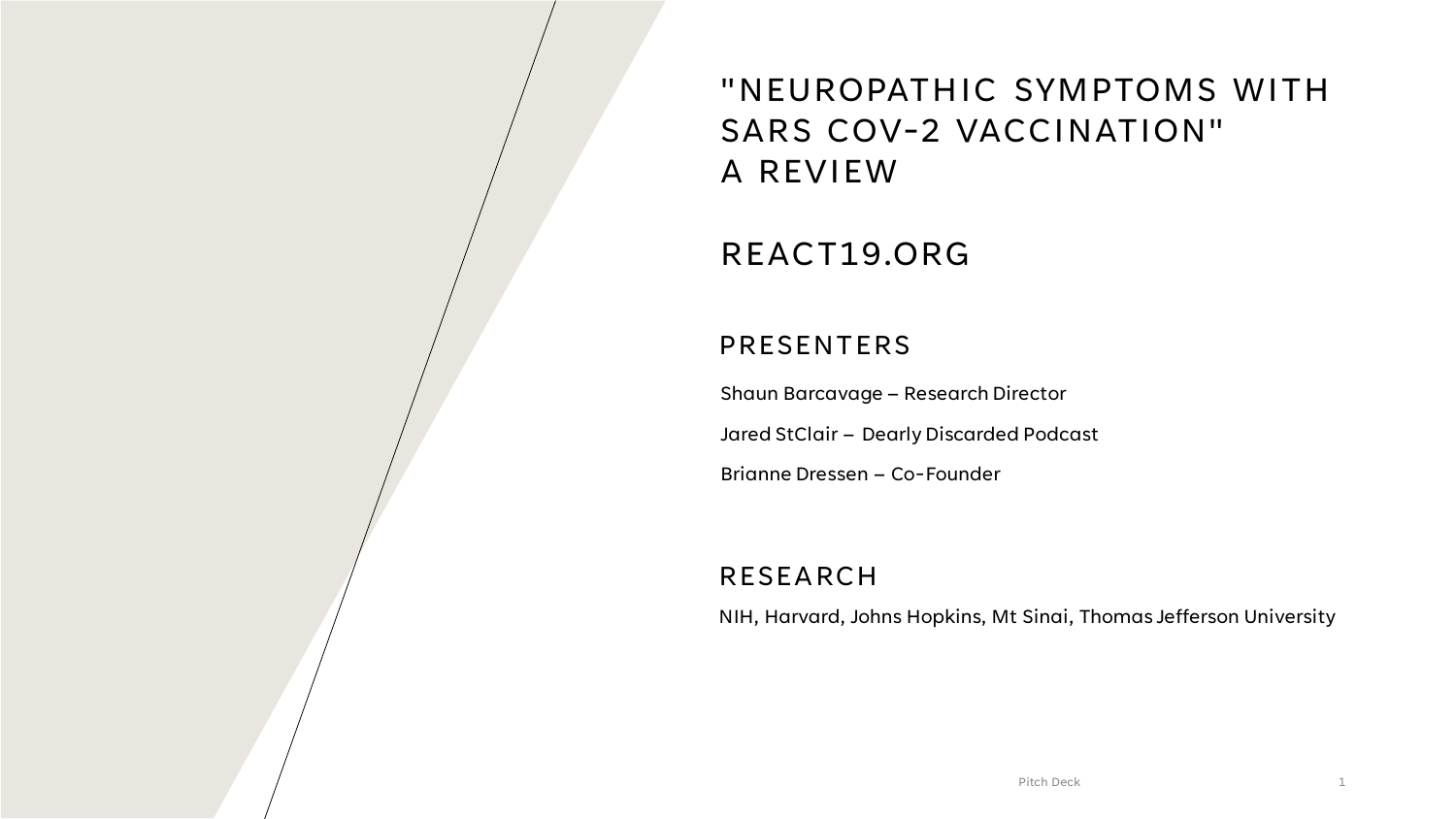## SYMPTOMS OF SMALL **FIBER NEUROPATHY**

PAIN AND BURNING IN THE LOWER AND UPPER EXTREMITIES "PINS AND NEEDLES" LOSS OF FEELING IN THE HANDS AND FEET FEET AND HANDS ARE TENDER OR SORE CRAMPING IN FEET, ANKLES, CALVES, AND HANDS **NUMBNESS FATIGUE** INABILITY TO SWEAT DRY EYES SKIN DISCOLORATION DIZZINESS, LIGHTHEADED DIFFICULTY BREATHING INCREASED HEART RATE

DIFFICULTY WITH BOWEL AND BLADDER FUNCTIONS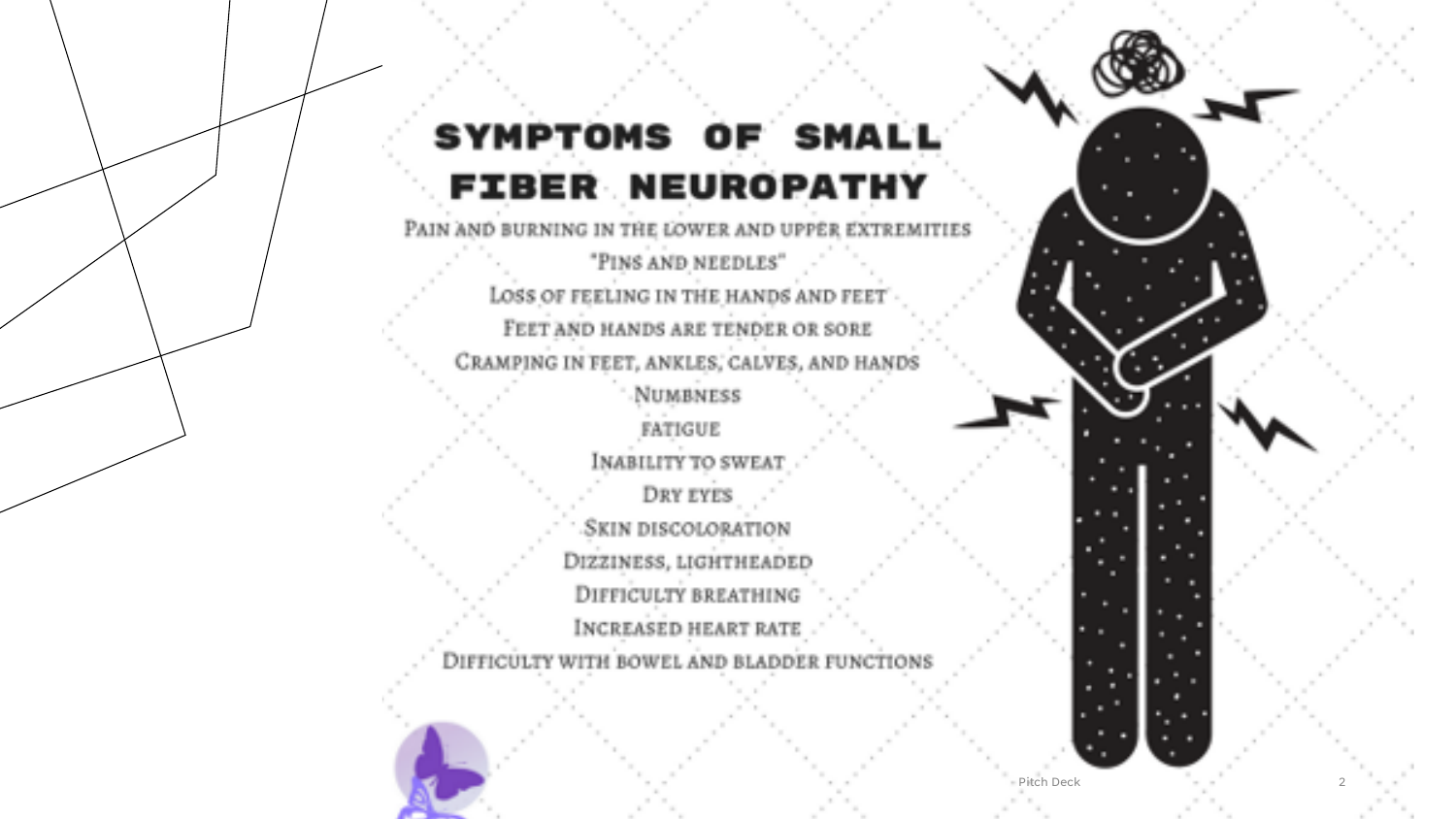#### PUPTIOMOTOR

impaired pupil response (uncomfortable in bright light) difficulty with vision

### SECRETOMOTOR

difficulty sweating, tearing and other fluid production (dry eyes, dry mouth, difficulty swallowing, dry skin)

## GASTROINTESTINAL

nausea, vomiting, diarrhea, constipation, abdominal pain, reflux, heartburn, impaired motility

Symptoms can be SUDDEN land unpredictable in onset

## THOSTATIC INTOLERANCE

difficulty standing still, fatigue, lightheadedness, increase in symptoms with upright posture, fainting (syncope) or near-fainting, pallor

NEUROLOGICAL migraine, cognitive deficits, brain fog & mental clouding

#### PULMONARY

shortness of breath easily winded difficulty breathing

#### CARDIOVASCUI AR

palpitations, chest discomfort high heart rate (tachycardia) low heart rate (bradycardia) high or low blood pressure abnormal blood vessel functioning blood pooling

URINARY difficulty with urine retention and/or excretion

## DYSAUTONOMIA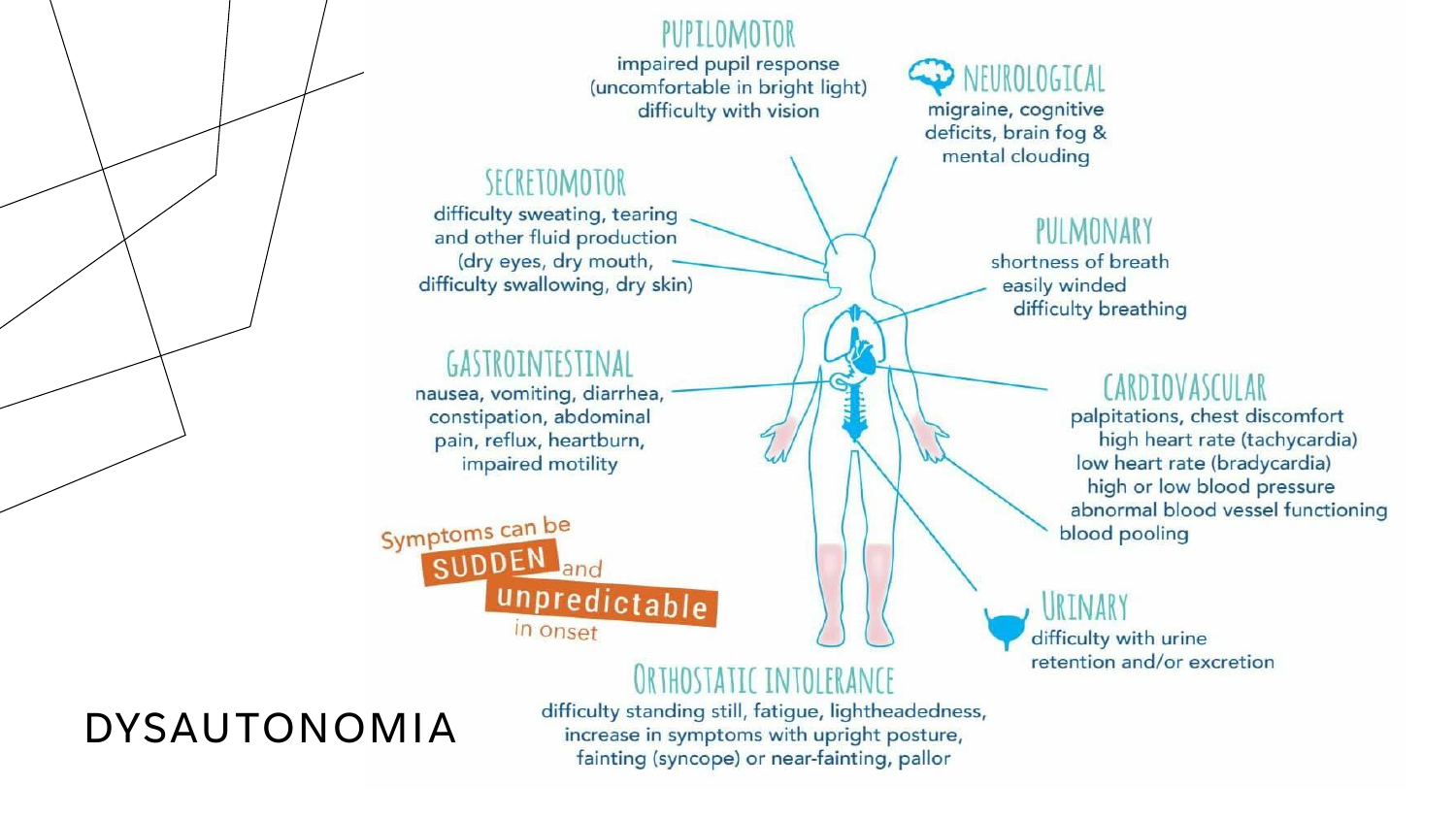# NEUROPATHIC SYMPTOMS WITH SARS COV-2 VACCINATION

NIH – National Institutes of Health [\[LINK TO STUDY\]](https://www.medrxiv.org/content/10.1101/2022.05.16.22274439v1.full.pdf)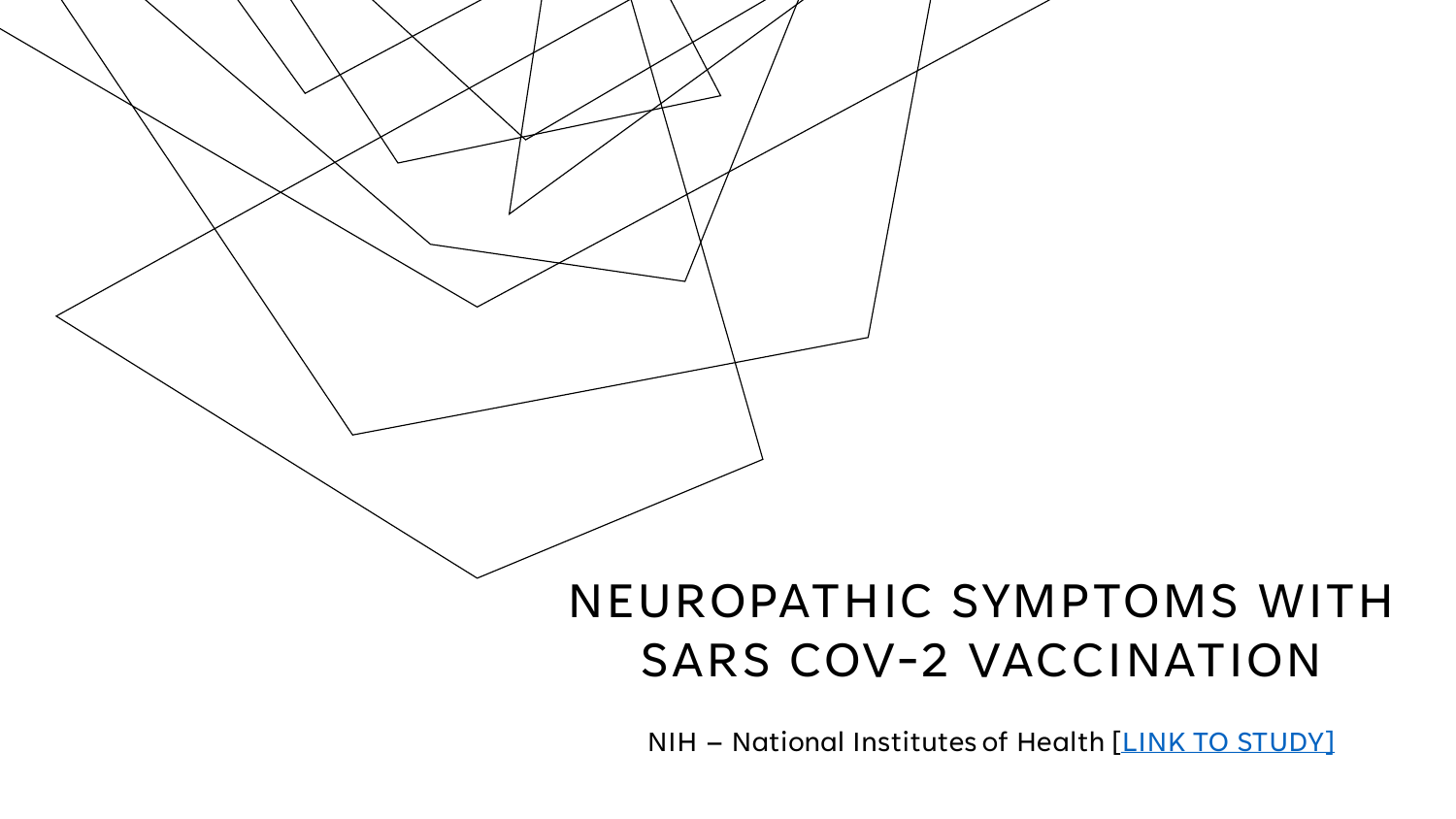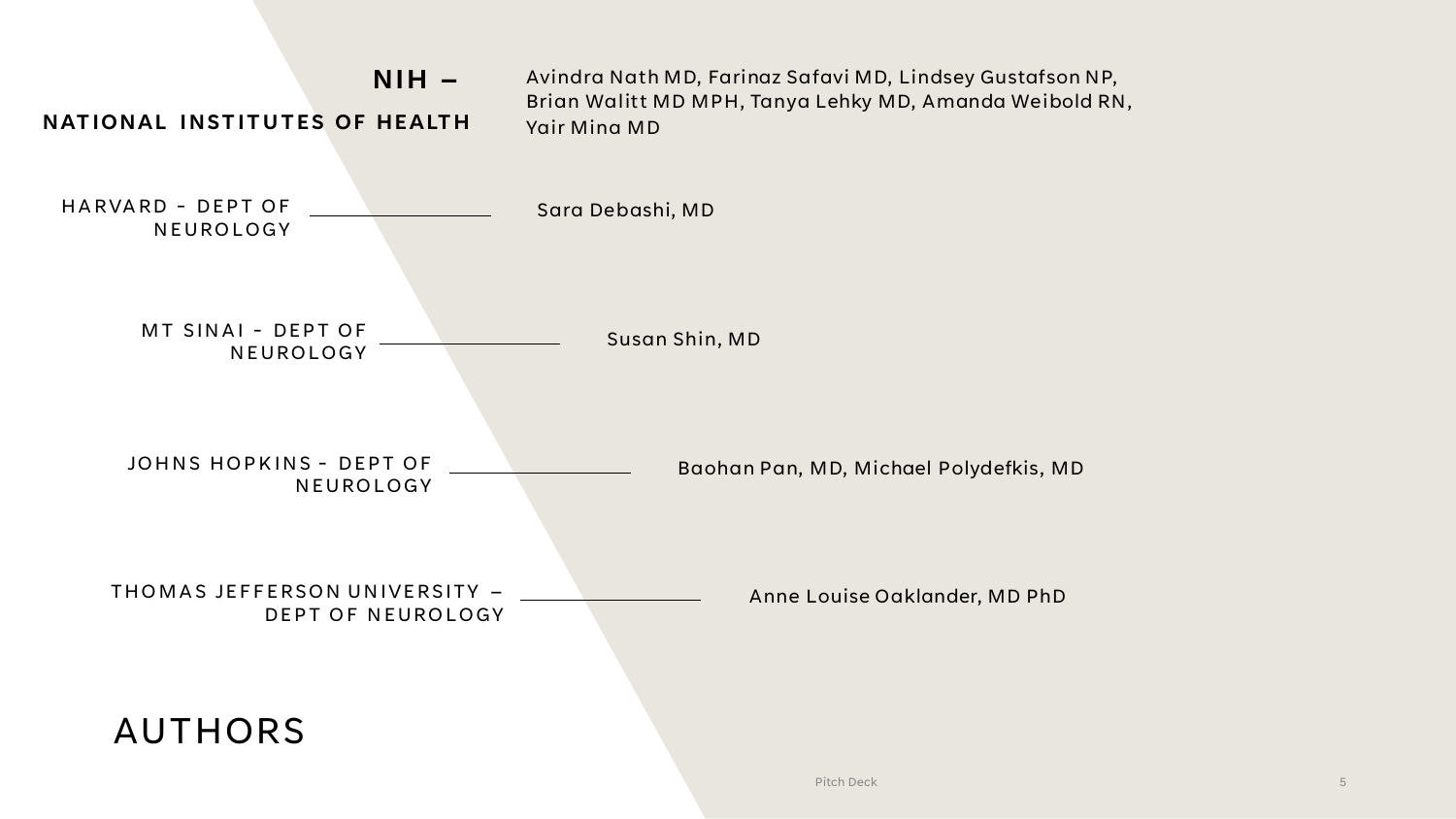## ABSTRACT:

"Various peripheral neuropathies, particularly those with sensory and autonomic dysfunction may occur during or shortly after acute Covid-19 illnesses. These appear most likely to reflect immune dysregulation. If similar manifestations can occur with the vaccination remains unknown.

"This observational study suggests that a variety of  $\setminus$ neuropathic symptoms may manifest after SARS-CO $\lambda$ 2 vaccinated and in some patients might be an immune-mediated process..."

"...Further investigation is required to explore underlying mechanisms and targeted therapies for these neurologic disorders."

Pitch Deck 6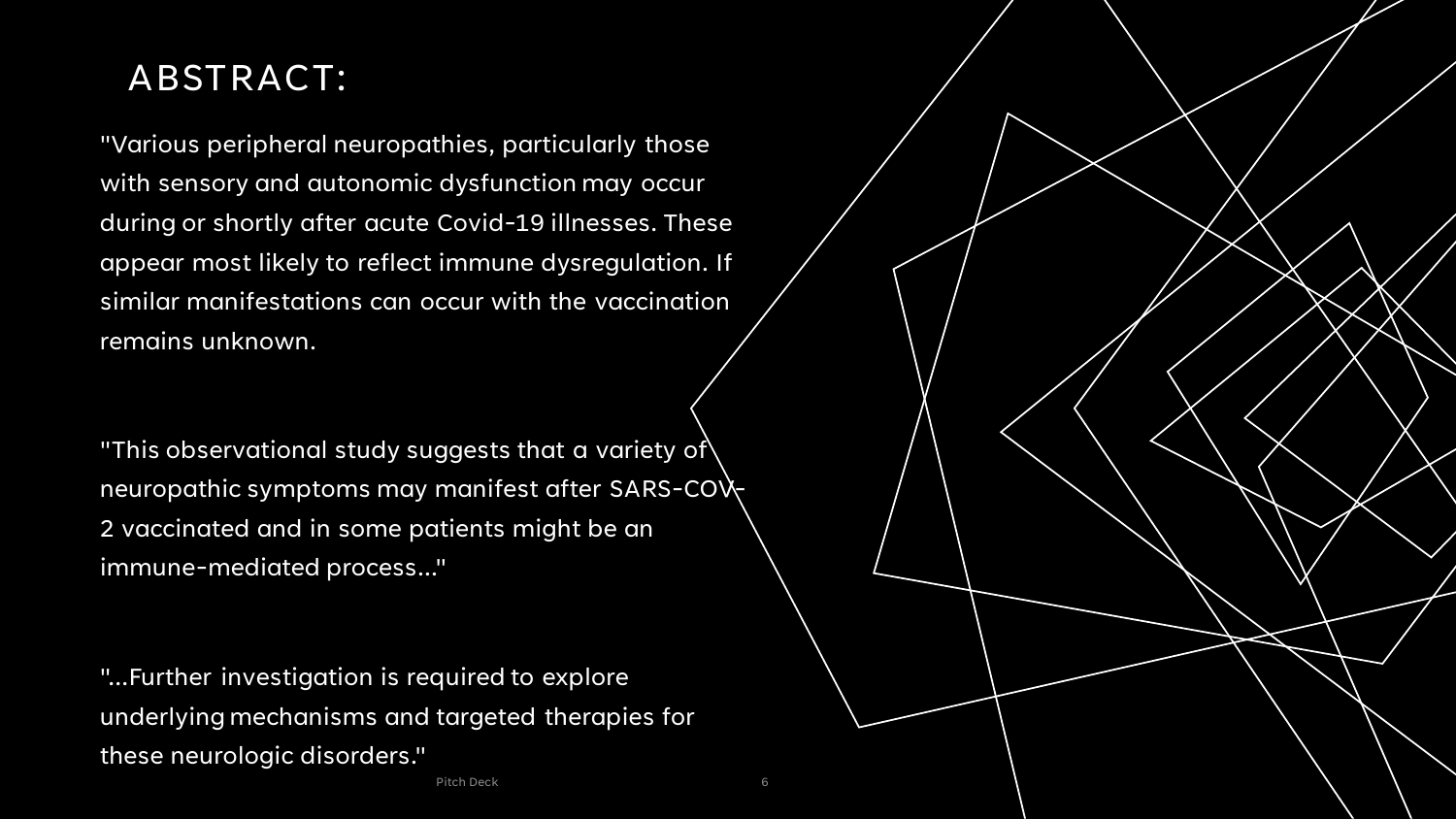### DEMOGRAPHICS

#### 23 PATIENTS REPORTING NEW NEUROPATHIC SYMPTOMS BEGINNING WITHIN 1 MONTH AFTER SARS-COV-2 VACCINATION

92% Female

2 male – 21 female

Median age 40 years

Age range from 27-69 years old

100% reported sensory symptoms

61% had orthostasis, heat intolerance and palpitations

0% had previous neurological illness 52% had objective evidence of small-fiber peripheral neuropathy

NEUROPATHIC SYMPTOMS WITH SARS COV-2 VACCINATION - NIH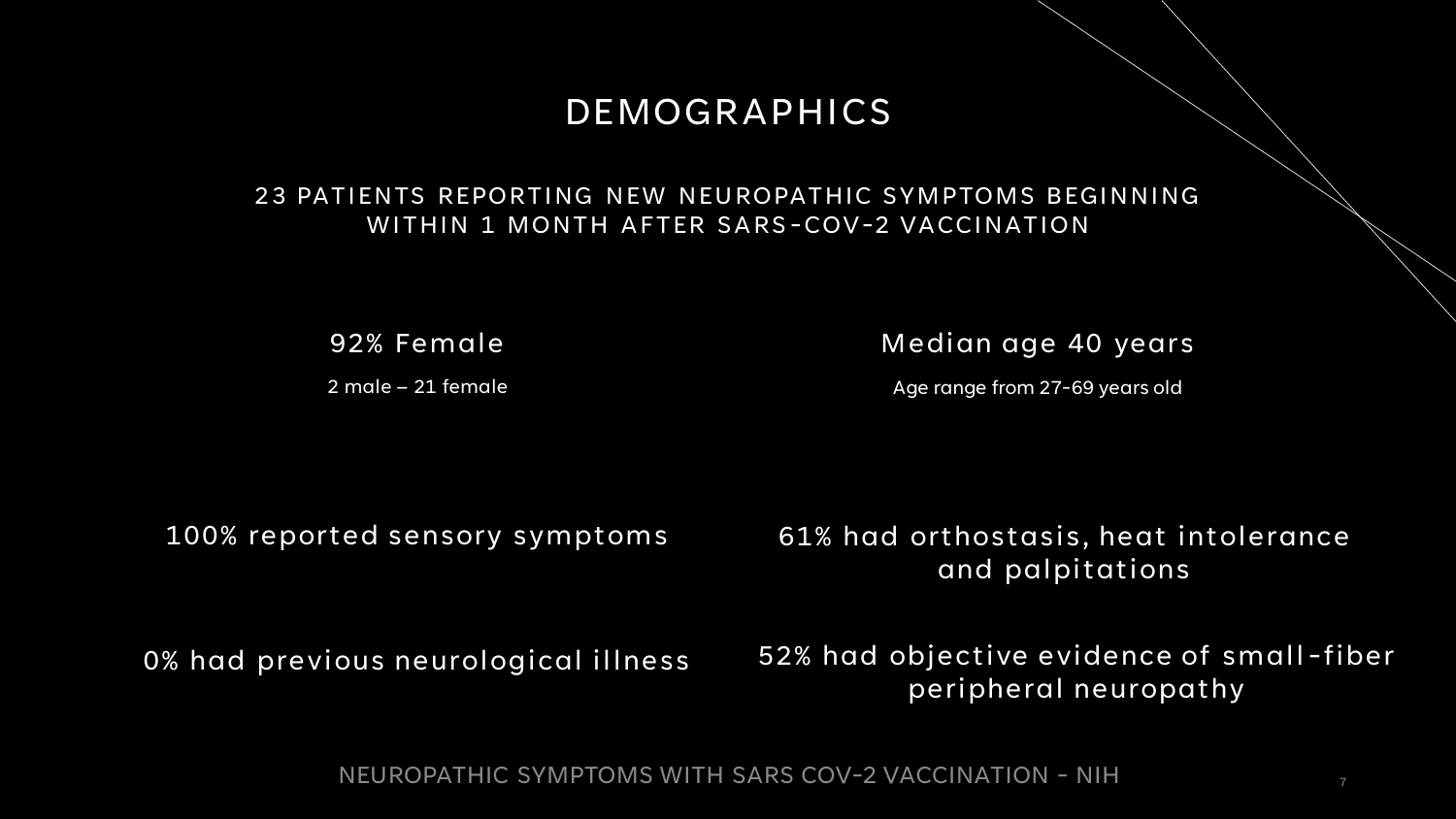OBJECTIVE FINDINGS AUTONOMIC AND NEUROPATHY

Autonomic Small Fiber Neuropathy

7 of 12 had reduced distal sweat production

6 of 12 had positional orthostatic tachycardia syndrome

16 lower leg biopsies –

31% had diagnostic/subthreshold epidermal neurite

13% were borderline

Electrodiagnostic

Test results were normal in 94%

19% showed abnormal axonal swelling

#### Imaging – 100% of MRIs were normal

Pitch Deck 8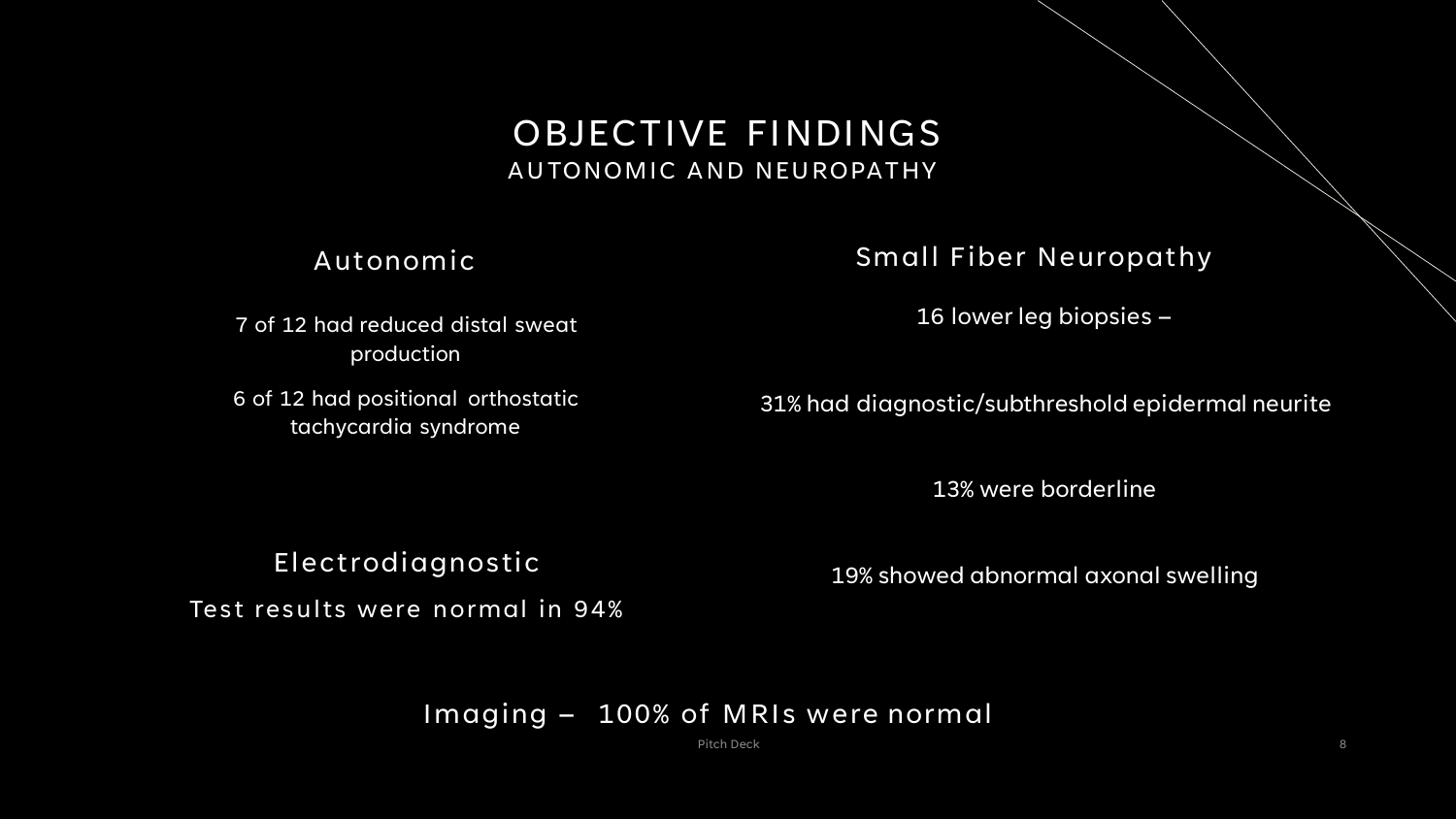## UNDERSTANDING COMPLEMENT AND C4D AND ITS IMPLICATIONS IN SMALL FIBER NEUROPATHY – PART 1

Randomly selected five patients that were evaluated for immune complexes showed decomposition of complement **C4d in endothelial cells.**

## The Classical Pathway

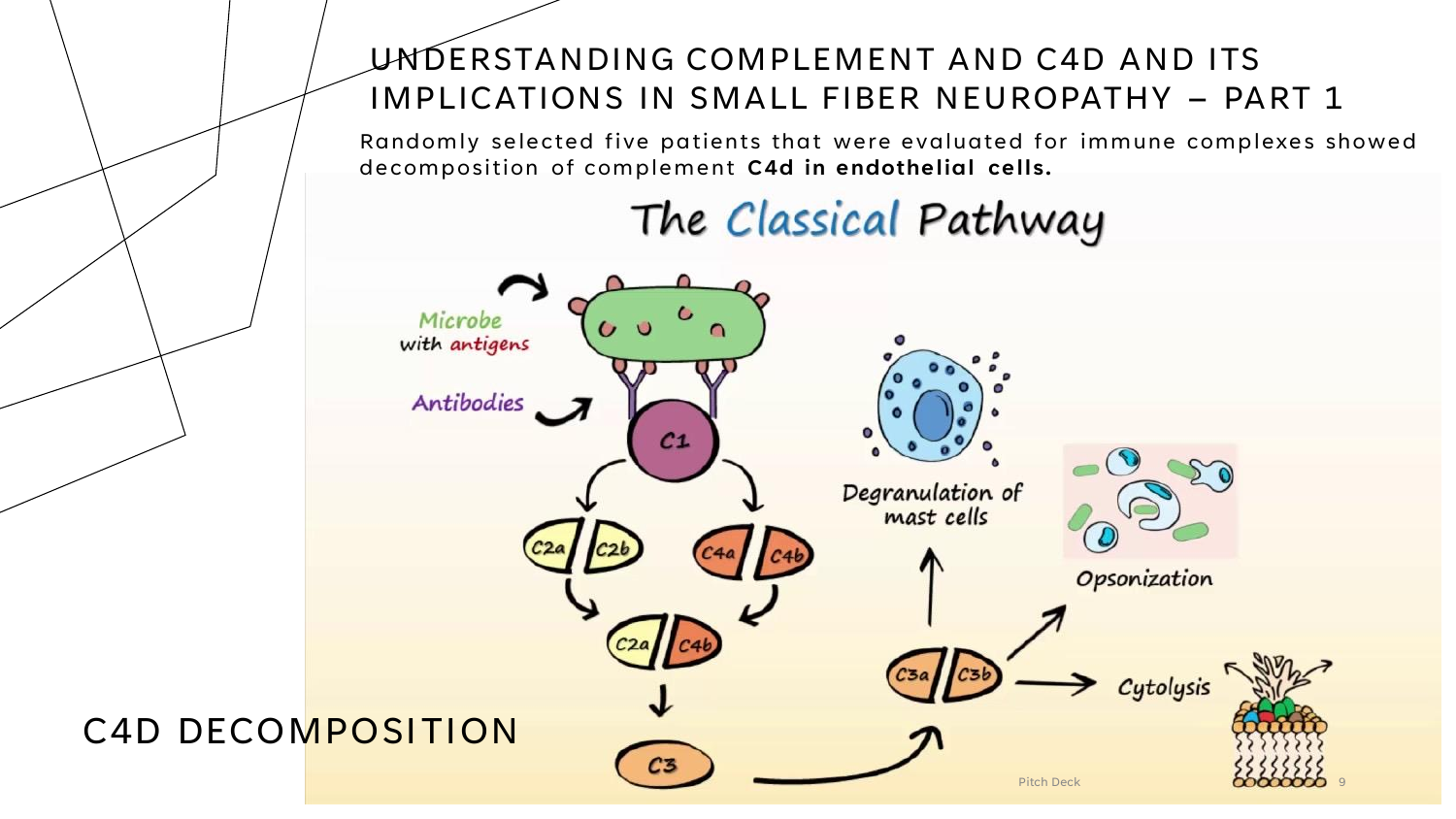### UNDERSTANDING COMPLEMENT AND C4D AND ITS IMPLICATIONS IN SMALL FIBER NEUROPATHY - PART 2

The complement system, also known as the complement cascade, is a **complex**  process that is part of the immune system. In laymen's terms, it is a defense system comprised of proteins and enzymes designed to clean our bodies of microbes and damaged cells, and cellular debris. For example, when a foreign antigen (say a virus or viral particle) enters the body, these surveillance proteins recognize the foreign invader and begin a cascading alert system. This can be compared to one person seeing a fire, then telling another person who tells another, who then alerts the fire department. Along this process a series of enzymatic reactions happen. If this system is overwhelmed dysfunction can occur. In some cases this can lead to a "dysimmune response".

In the case of the NIH study, the sub -complement C4d, was found in endothelial cells or cells that line vessels. C4d is a microscopic protein that is "sticky" and thus adheres tightly to endothelial cells. This was an important finding in the study and a probable cause of the small fiber neuropathy seen in the covid -19 vaccine injuries. The resulting neuropathy symptoms are caused by C4d getting "stuck" at the blood-nerve-barrier.

Vessels and nerves run parallel as nerves need blood supply. If the complement system breaks down (by being suddenly overwhelmed by production of spike protein) an error can occur where C4d production continues and the system's ability to self-regulate is inhibited. Once C4d is circulating and enters the micro-circulation such as capillaries that feed nerve, blood supple to the nerves may be cut off. The result of this is neuropathic pain as the small nerve fibers are damaged or die. Halting this dysimmune process is critical to restore normal nerve function. It is critical to intervene early to limit nerve damage and dysfunction. Intravenous immunoglobulin therapy has been shown in studies to be an effective treatment to modulate the immune system.  $10^{10}$ 

**[SFN and Pain](https://www.ncbi.nlm.nih.gov/pmc/articles/PMC4074641/)** https://www.ncbi.nlm. [nih.gov/pmc/articles/P](https://www.ncbi.nlm.nih.gov/pmc/articles/PMC4074641/) MC4074641/

#### **IVIG w/ SFN**

[https://n.neurology.org](https://n.neurology.org/content/96/20/e2534) /content/96/20/e2534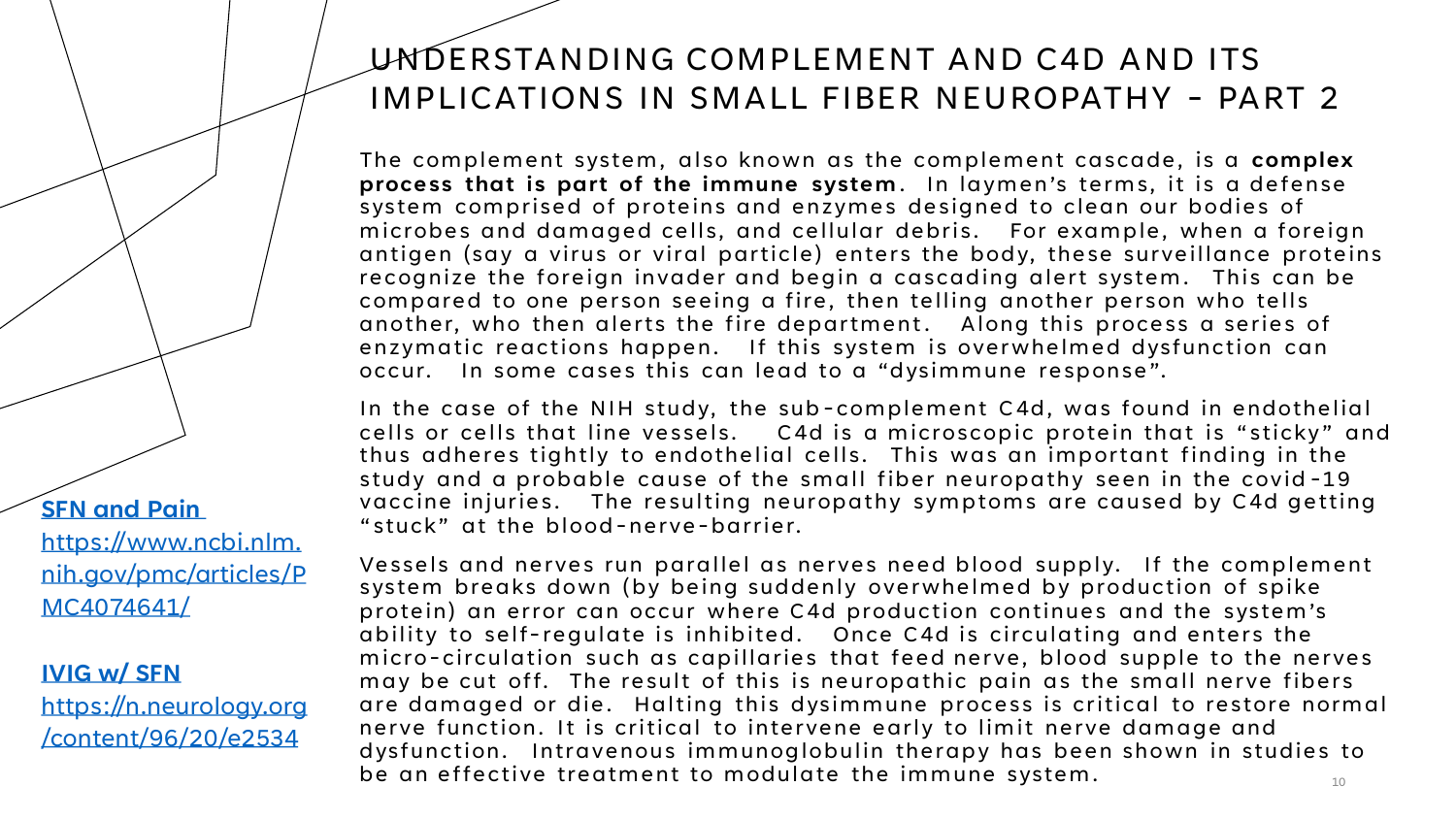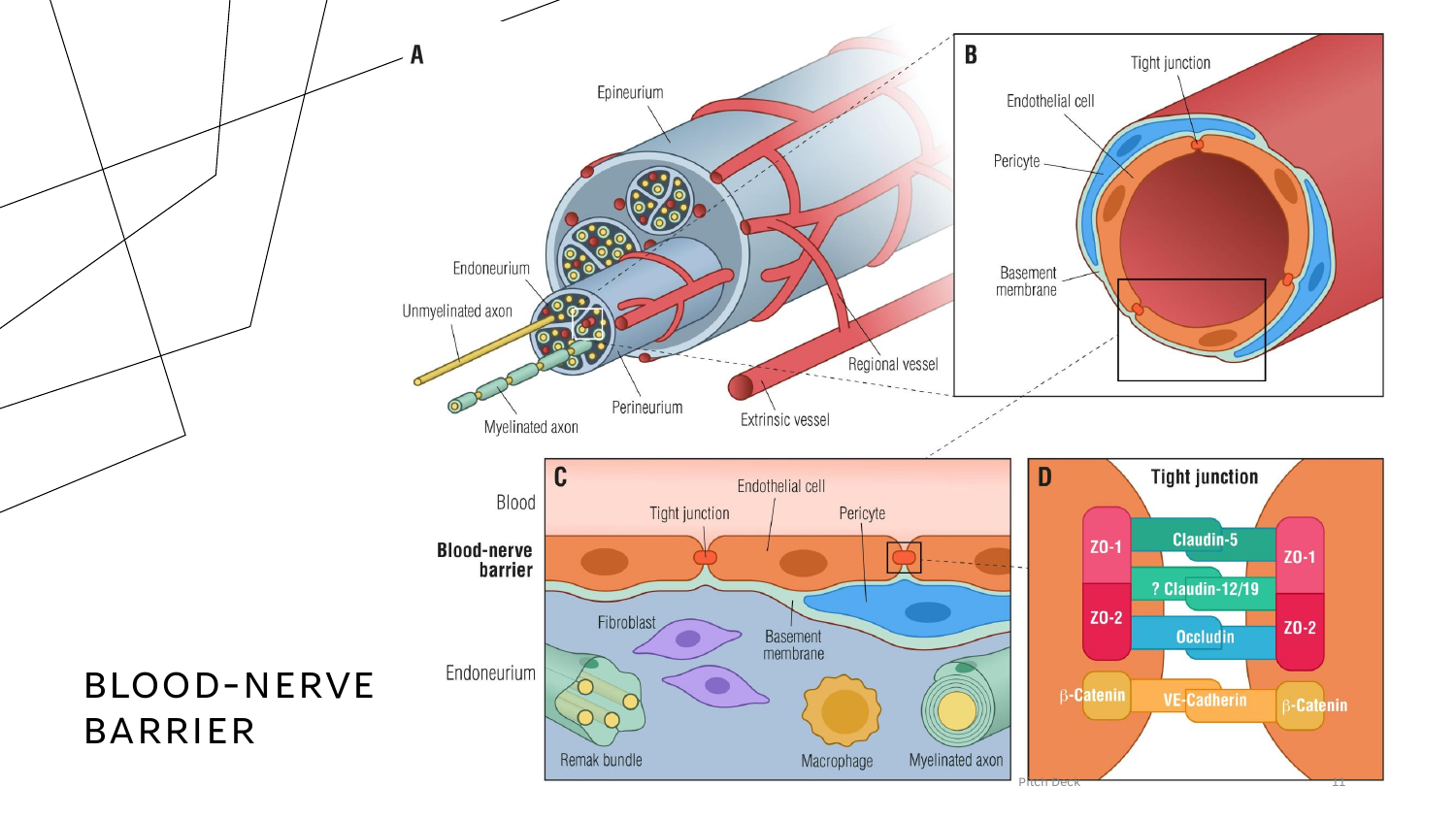## BLOOD-NERVE BARRIER - SCIENCEDIRECT.COM

https://www.sciencedirect.com/topics/neuroscience/blood-nervebarrier#:~:text=The%20bloodnerve%20barrier%20is%20a%20physiological%20boundary%20between,fi bers.%20It%20is%20similar%20to%20the%20blood-brain%20barrier.

The blood-nerve barrier is a physiological boundary between the [peripheral nerve](https://www.sciencedirect.com/topics/neuroscience/peripheral-nerve) [axons](https://www.sciencedirect.com/topics/neuroscience/axon) and the bloodstream that prevents the transfer of substances from the plasma to the nerve fibers. It is similar to the blood-brain barrier. There is selective permeability to solutes within the endothelial cells [of the endoneurial contin](https://www.sciencedirect.com/topics/medicine-and-dentistry/endothelial-cell)uous capillaries and in the internal layers of the [perineurium](https://www.sciencedirect.com/topics/medicine-and-dentistry/perineurium)

Endothelial cells from endoneurial vessels joined tightly together by specialized junctions minimize capillary permeability. Adjacent to the capillaries, the perineurial sheath is composed of large numbers of tight junctions between the perineurial cells, isolating each fascicle from the interfascicular and epineurial environment. The bloodnerve barrier maintains and guarantees axonal function in the [peripheral nerves.](https://www.sciencedirect.com/topics/neuroscience/peripheral-nerve)

#### **Blood–Brain Barrier**

The BBB and blood–nerve barrier represent dynamic, tightly regulated interfaces that separate nervous tissue from many bloodborne materials. The BBB consists mainly of specialized capillary [endothelial cells](https://www.sciencedirect.com/topics/medicine-and-dentistry/endothelial-cell) in which the presence of complex tight junctions...Glial cell processes (mainly astrocytic) are also implicated in the regulation, maintenance, and repair of these barriers.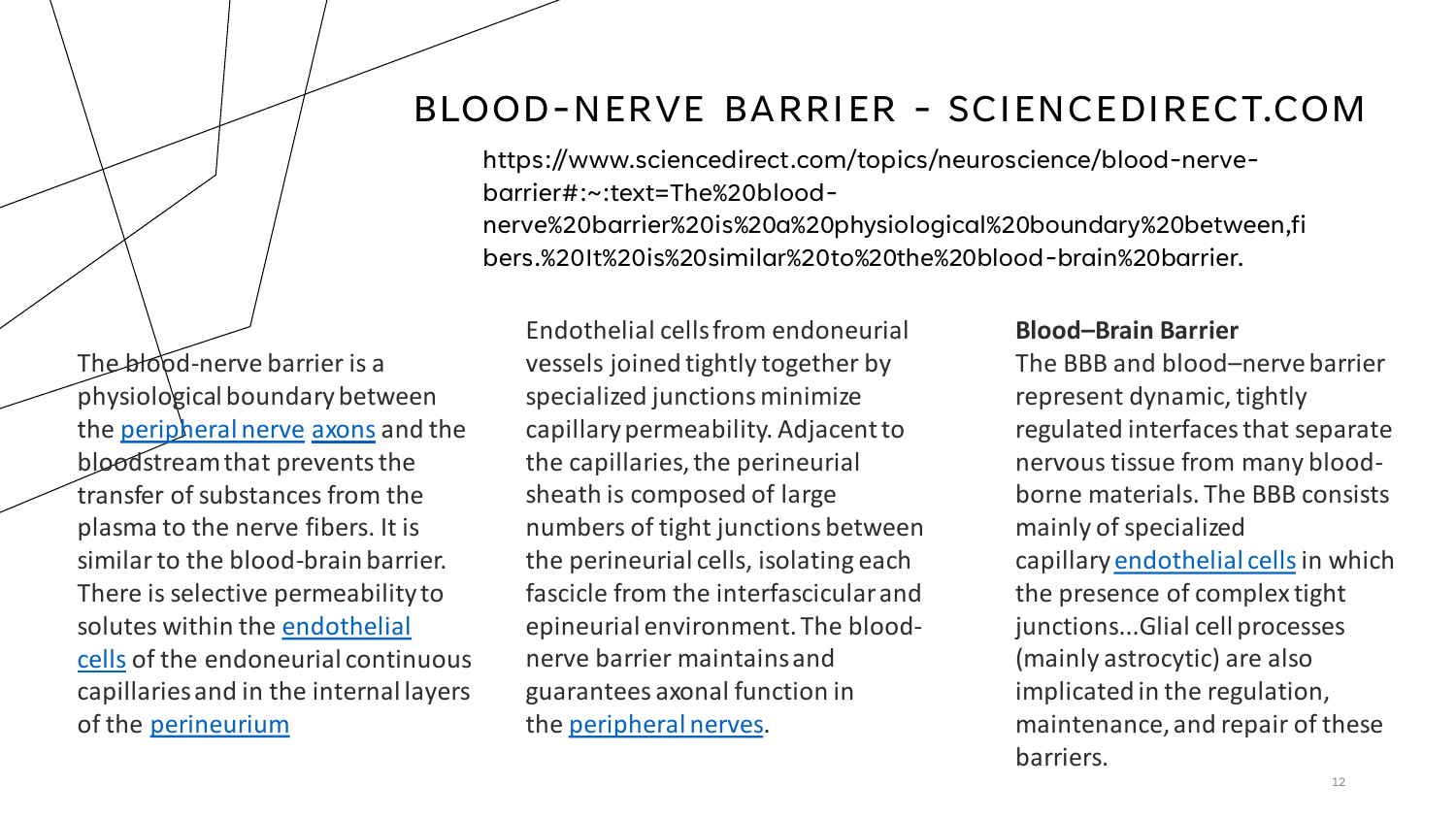## SYMPTOMS OF SMALL **FIBER NEUROPATHY**

PAIN AND BURNING IN THE LOWER AND UPPER EXTREMITIES "PINS AND NEEDLES" LOSS OF FEELING IN THE HANDS AND FEET FEET AND HANDS ARE TENDER OR SORE CRAMPING IN FEET, ANKLES, CALVES, AND HANDS **NUMBNESS FATIGUE** INABILITY TO SWEAT DRY EYES SKIN DISCOLORATION DIZZINESS, LIGHTHEADED DIFFICULTY BREATHING INCREASED HEART RATE

DIFFICULTY WITH BOWEL AND BLADDER FUNCTIONS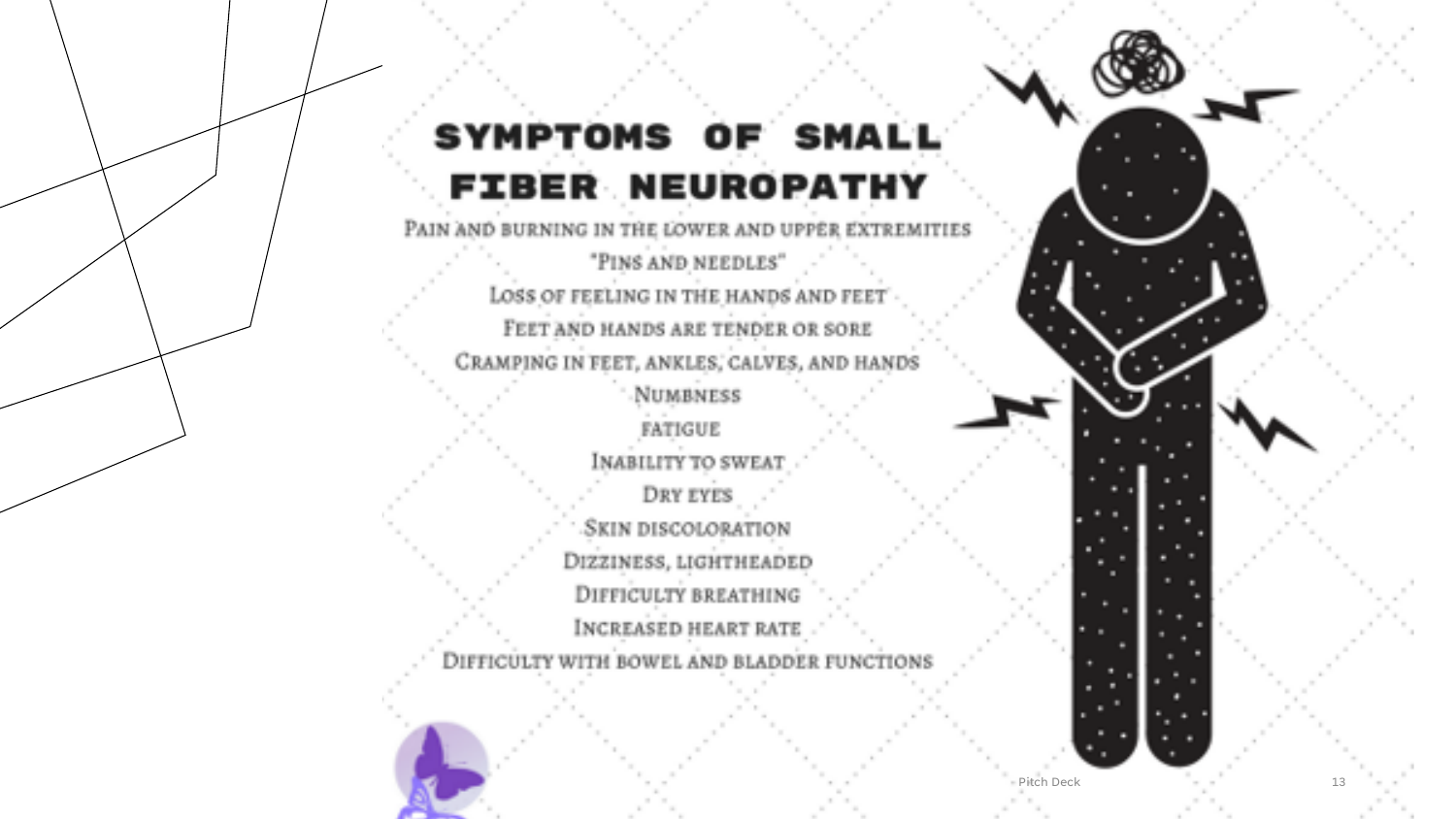

### AUTO ANTIBODIES AUTONOMIC AND NEUROPATHY

"All our patients had neuropathic symptoms but objective findings of SFN were present in a few patients only."

"Anti-spike protein immune responses may link post-Covid and post-vaccine syndromes."

"In studies of mouse sensory ganglia, small-fiber neurons preferentially display the ACE-2 docking protein for SARS-COVconsistent with a potential predominance of SFN."